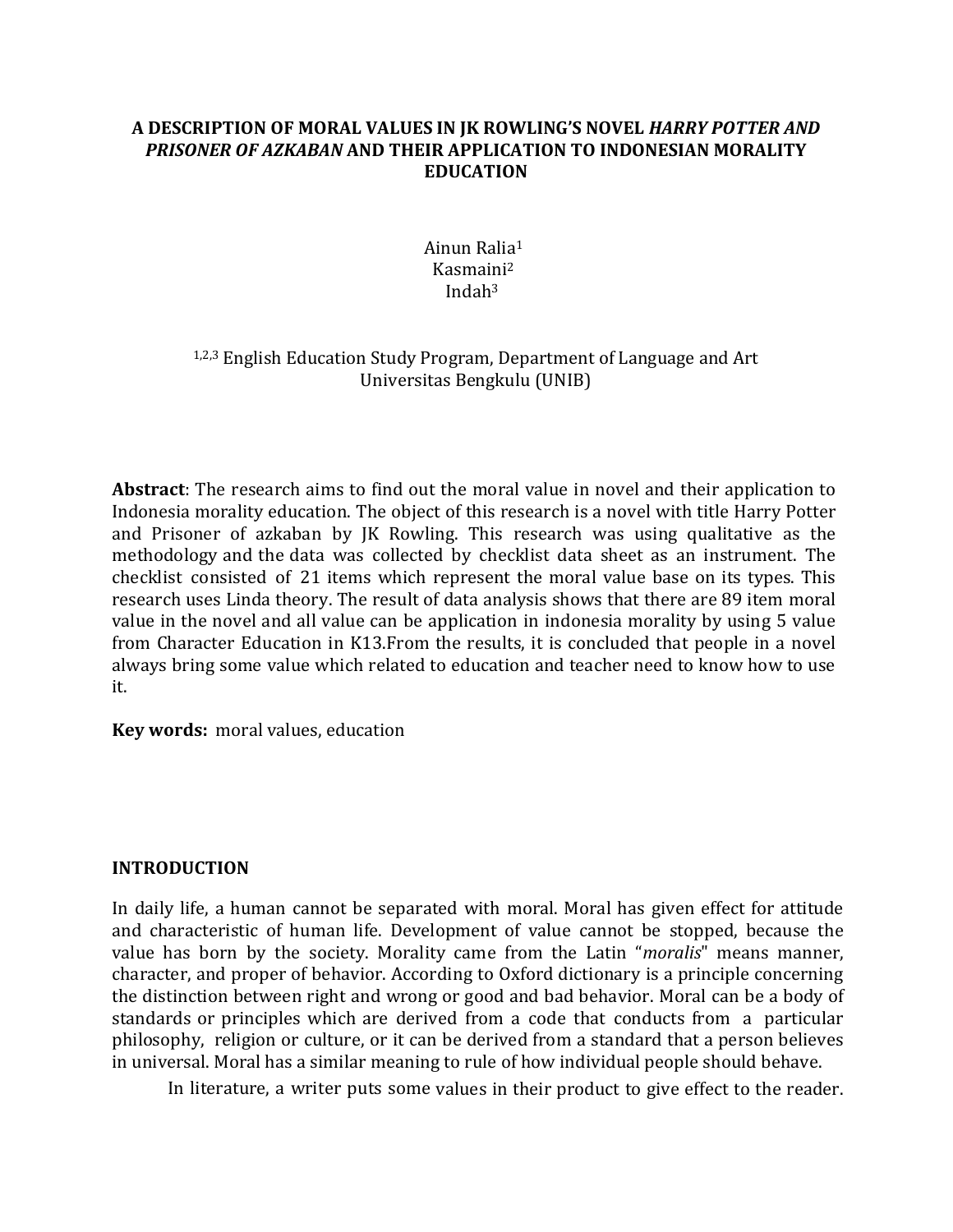It is usually called moral value or educational value. Moral education has a correlation to the literature such as a novel, short story, poem and so on. This moral is a proper behavior which can be applied to society. Moral education relates to student and young generation. The writer gives the values in their novel in order to describe the value using the character in novel and storyline of the novel. As the result a reader can learn the manner of the character and apply it to their daily life.

Moral can be applied i n the education field. Commonly, moral education relates to how to improve student morality. Moral of education is used to give an example of a good attitude towards society. The concept of moral education can be found in literature formation. Many teachers use literature to teach education value such as honesty, brave, kind and friendship. For example, in a novel or short story, an actor has individual character, in this case, the protagonist has good character: nice, humble, forgiveness, and so on, while antagonist has bad character: egoistic, cruel, jealous and so on. From all descriptions, the students could learn that how good behavior can influence the life. The main character can solve all problems which were found to use his/her capability.

In Bengkulu, there are some problems correlated to moral such as *Genk* **Motor** and rape. First *Genk* or grouping. It means a number of people or organization that has the same interests, aims or characteristics and are often part of the larger group (oxford advanced learners dictionary). In school students usually make a group for learning all together or just only friendship, which is based on their interest. In reality, the student made this group for some reasons, for example, group work for studying, confiding and so on. A student who cannot be a member of a group of some students, it possible that she or he will get bullying by the other students. This conditions not only found in television but also be found in reality. For joining the group of students, are selected by some criteria such as smart for group work for studying, have a motorcycle for group motorbike. Hence, the student needs to fulfill the criteria to join the group. From the explanation above, the student asserts themselves to fulfill the criteria meanwhile they parents may get difficulties to follow what their child demand, while student didn't join the group they may be got bullying.

Second delinquency by the young generation, it means that bad or criminal behavior, which is usually done by young people (Oxford advanced learner's dictionary). It happens because at the impact of moral decreased in education. There is some news in television, newspaper, and network about delinquency that had been done by the student. One famous story in Bengkulu is raped by some boys toward girls and the reason is jealous and drunk by *tuak*. Not only that many robbers were doing by a junior student but also by high school student. The reason is that they need money to buy drugs and smoking. Some harassment is done by boy and old man toward girls because their desire and it makes student quit from their school since they have been pregnant. It is very disappointing. Alternatively, government starts to develop a curriculum to help concerning of characters education the teacher to improve student attitude. The other example is the young generation difficult to control their self toward a new aspect of society.

Many kinds of thing can be studied by the student, one of them is literature. The development of literature gives effect to society and education. The function of media can influence the education field. For instance, the teacher can use a novel as a media to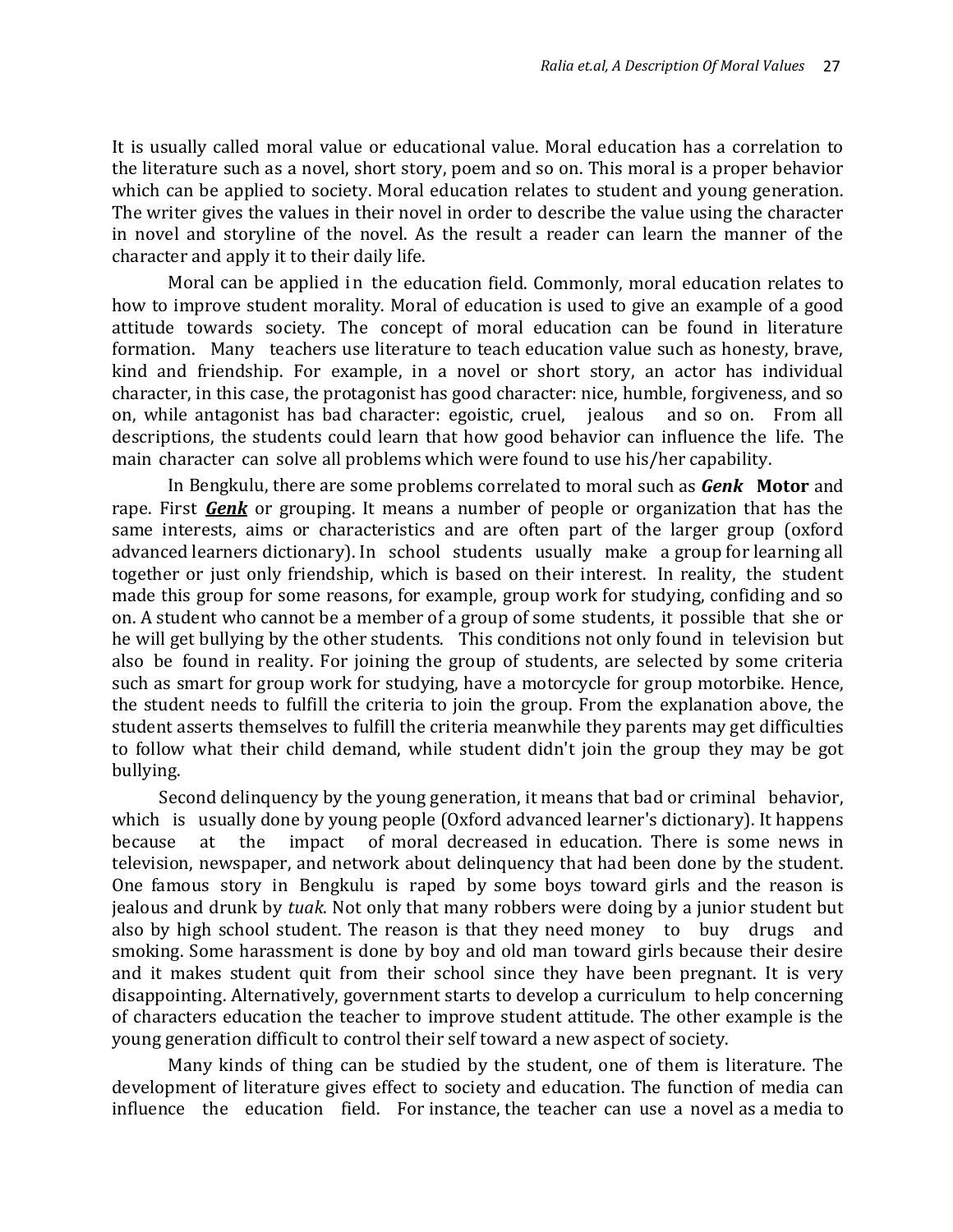teach about moral value, which can improve the quality of students' behavior. This situation motivates the effort in changing of school learning to solve the problem of students who felt bored and uninterested. Thus, the teacher needs to find a way to solve this problem and use the novel to make a learning activity more interesting and interactive.

The researcher chooses Harry Potter because of the author. JK Rowling is a single parent who lived in poverty, but from her life, the researcher learns to not give up to your condition. Still, learn and study although you are not in school anymore. The very inspiration of JK Rowling is her lived, she divided her money from harry potter profit's to people. She never gives up from poverty and always remembers how hard life around poverty. Many aspects can be learned from her.

Prisoner of Azkaban will be analyzed by the researcher. This novel focuses on friendship and forgiveness. We can see this in the storyline of the novel. In pages 18-19 in end of the paragraph, Ron obviously realized that he'd gotten Harry into trouble because he hadn't called again. Ron is a character which is one of Harry Potter's best friends. This is an evidence of Harry Potters friendship. From all, the story student can learn some values to improve their character.

Not only friendship butbelieves, forgiveness and solving problem, how the main character solves his problem. Then, it show How the main character learns to control his emotion toward Sirius Black whom people thinks is the killer of Harry Potter parents. But actually it was not Sirius Black, but the other friend who become a traitor and make Sirius Black become a scapegoat. It has swown how Harry solves these problems and the reader can also learn from it. Many problems before the climax of this novel will be show to the reader of how good the friendship of the three main characters Hermione, Ron, and Harry.

There are some similar researchers had conducted an analysis of moral values for example taken from Edensor Novel by Andrea by Dani Atik Susanti. Moral values that found in the research as never give up, nationalism, empathy to each other, the strength of heart, optimism and thinking positively, believe in God, there is no reason to stop learning to struggle for life. In presenting the moral values, the author uses explicit meaning, implicit meaning, and imagination. Second is *Education Value in "Finding Nemo"* Movie by Yuni Mitayani. The result of this study is there are some education values in the *"Finding Nemo*<sup>"</sup> movie like love and affection, respectful, loyal and trustworthy, bravely, reliability of self, kind and friendly, sensitive and not selfish, honesty, leadership, and sacrifice. The different with the researcher is English novel with the different culture from Indonesia and not really describing how this can be useful for education.

From all of the explanations above, the researcher wants to find out what are in the from Harry Potter novel and how the value can be applied to education. The novel is Harry Potter and Prisoner of Azkaban by JK Rowling, the reason for choosing is because of the storyline and background of the writer.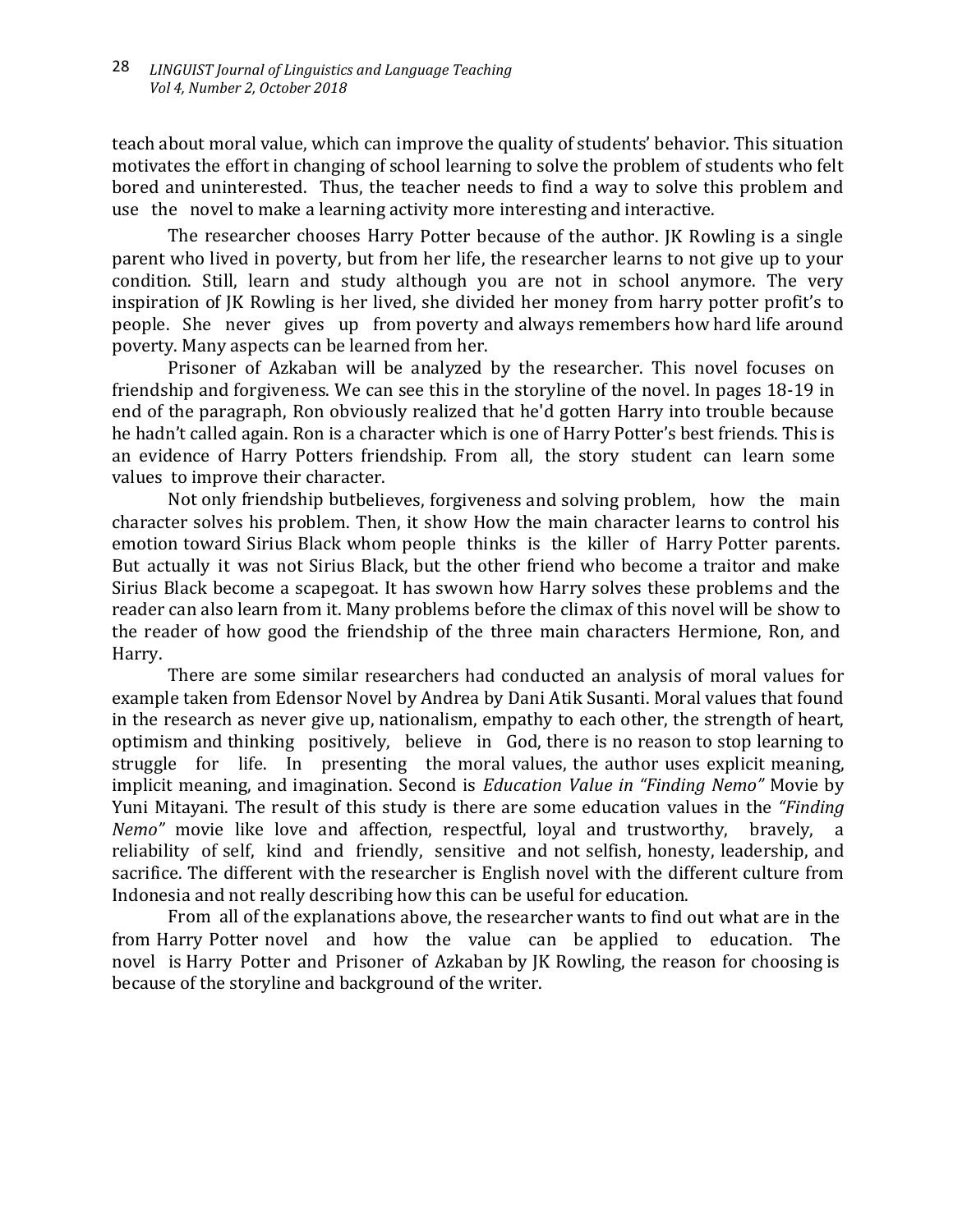## **METHODS**

This research was a descriptive qualitative research. Qualitative research is a research design part of the qualitative method that allows the researcher to describe a phenomenon by presenting the facts in rich detail without attempting to interpret them. The form of report is in statistical form. In this case the researcher used checklist forms to divide the value.

The object of the research was the script of Harry Potter Prisoner of Azkaban Novel. In this research, the researcher was reading and learning all sentences from the novel text after that, the researcher was extracting the moral values which implied in the novel by relating to the theory of moral values. The last step was concluding the data analysis in order to answer the statement of the problem.

#### **RESULT AND DISCUSSION**

In this section, the researcher presents the result of the research that has been conducted. The result is divided into two they are the moral value found and their application to Indonesia morality education. In "Harry Potter and Prisoner of Azkaban" the researcher got the value, which has found based on the intrinsic elements and storyline. They were; honestly, bravery, confidence, loyalty, trustworthy, altruism, kindness, sensitiveness, and friendship.

The second is the application of moral values to Indonesia morality education. The researcher categorized those into some values which related to Morality education. In education character, there are five kinds of morals, *Religius, Integritas, Mandiri, Gotong Royong and Nasionalis*. From that value, there are some similarities with moral values in novel Harry Potter and Prisoner of Azkaban and in curriculum. The value *Religiu*s value have some kind of values such as: faith, tolerance and trustworthy. In Harry Potter novel there are two moral value related to *Religius* value, those are trusworthy and sensitive. Sensitive relates to tolerance which deals to be sensitive in society problem. It will develop a tolerance between other. Religion teach people about honestly and make an individual became a trustworthy person.

The *Nasionali*s value relates to loyalty value. It is a way of developing feeling of love and care to the problem in their country. In Harry Potter novel, there is a honest value, which relates to Intergritas value from Education character. It uses to explain the quality of individual behavior. In this case, the value student learns about politeness. They use sensitive value for help them for applying politeness and also they can be altruism in society, so it can estabilish the society. Indepedent or *Mandir*i value is related to braverly value and confidence value from the novel. If nn individual become indepedent, he needs to be confidence about his tought and action, not only that he or she needs brave to take all of action in their life. The last value in education character is *Gotong Royong*, from this value teacher can make a relation to some moral values such as kindness, friendship and altruism. From three moral values, student able to understand what are they need to practice in *Gotong Royong* value.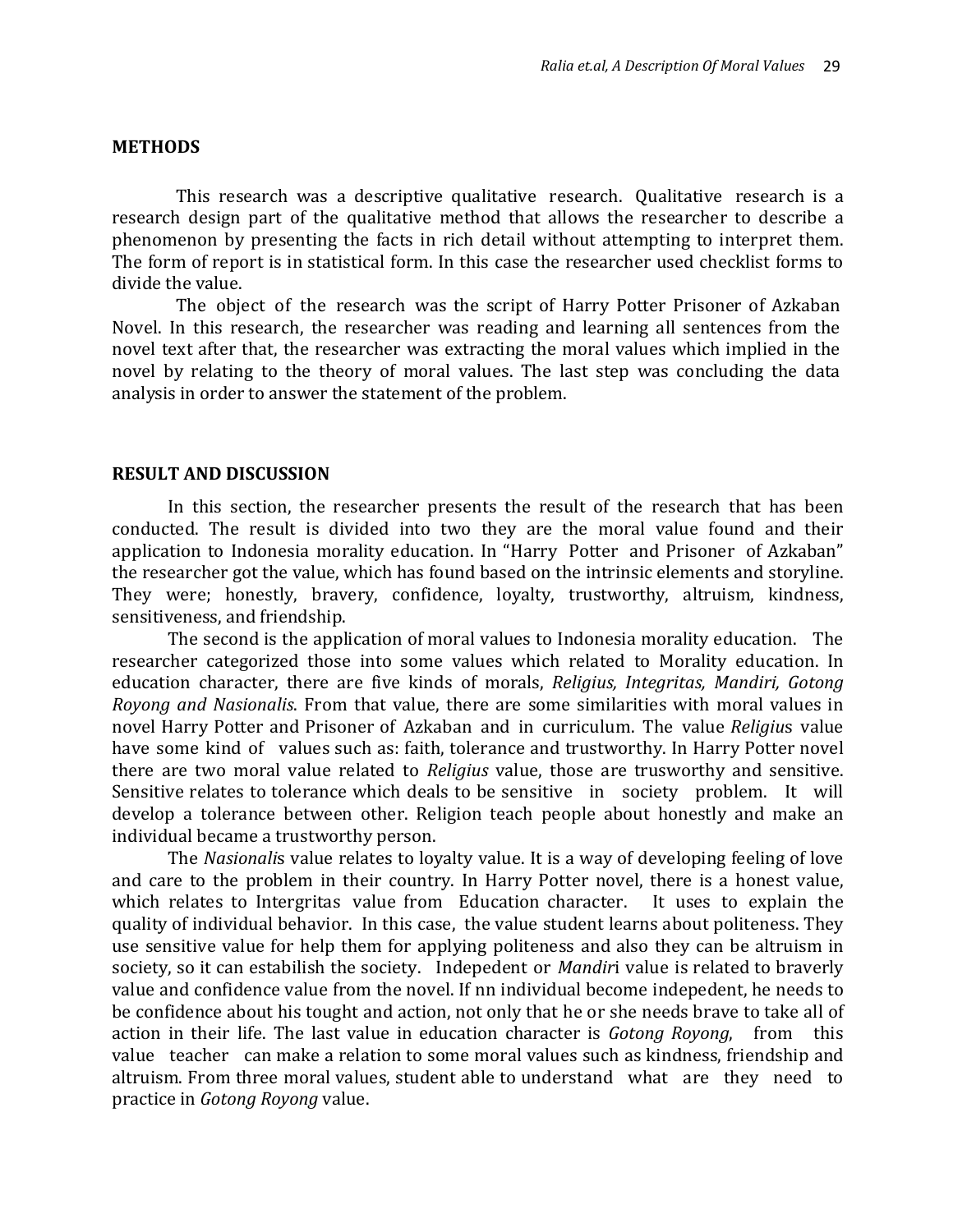## **SUGGESTIONS**

In relation to the conclusions, suggestions are given as the following. For the educator, the researchers hope this researcher's can use as a media to teaching-learning, especially in reading the subject. The teachers can use the novel as a media or material to improve the student's vocabulary. The novel can give students more example of a role model. On the other hand, the researcher also hopes that the educator, can use as a source of knowledge, we know reading is the most source of knowledge. Novel innovations can increase the desire to read. It will be able to give some educational value and shaping their characters in teaching and learning process to make the students accidentally get knowledge about the educational values.

For the students, reading the novels has many benefits. Not only fun but a novel can give them many messages. They can get inspirations, education, religious, shaping their characters and get the motivation to achieve their dreams.

## **CONCLUSION**

Based on the qualitative study conducted to two student teachers, this paper explored the conception of experienced teacher. the participants recount revealed what experienced teacher looked like. The conclusion to draw from the findings is that experienced teacher perform above standard in planning lesson, choosing teaching materials, managing the classroom, and assessing students' performance. The experienced teacher serves as a role model for students as well as student teachers.

Experienced teacher is a teacher who demonstrates her work based on professional standard of teaching. The standards are social, personal, professional and pedagogical. Those standard can be traced through evidence, they are documentary evidence, referee evidence, and observation-based evidence.

This study has limitation as it takes only two samples from a school. A bigger sample from different school that involves different mentor would have generated richer data.

#### **REFERENCES**

Arsyad,Azhar.(2011).Media Pembelajaran.Jakarta: Rajagrafindo Persada.

- Barcalow, Emmett. (1994).Moral Philosophy: Theory and Issues. California: Wadsworth Publishing Company.
- Echols, John M. And Hassan Shadily, (2015).Kamus Inggris Indonesia. PT Gramedia Pustaka: Jakarta
- Fitrianiy, Rafy, dkk. (no tahun). An Analysis of Moral Values in Novel "Oliver Twist" By Charles Dicken. Unpublished Thesis.University of Pasir Pengairan
- Hornby, A.S. 1989. Oxford Learner's Dictionary of Current English. New York:Oxford